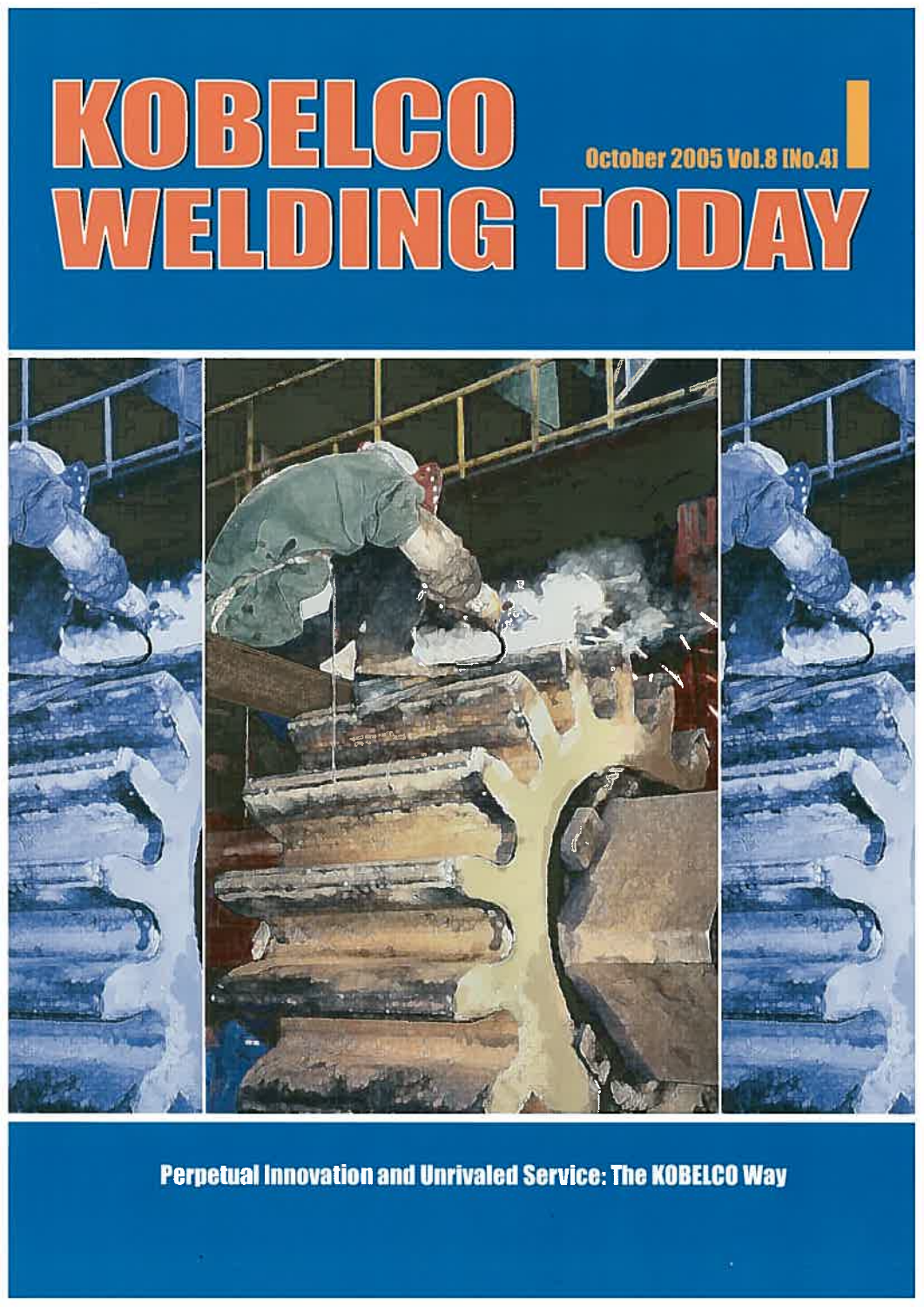

# DC-spec High-Strength 2.25Cr-1Mo-V Filler Metals for Reactor Vessels:

(BMA-106HD PE-500D / US-521HD



Kobe Steel has been supplying overseas markets with state-of-the-art filler metals for welding highstrength 2.25Cr-1Mo-V steel for reactor vessels since 1998. They are CMA-106HD for shielded metal arc welding and PF-500D/US-521HD for submerged arc welding with the direct current polarity. These brands have been earning a high reputation due to their consistent quality in chemical and mechanical properties, fulfilling the requirements specified by ASME Boiler and Pressure Vessel Code Sec. 8 Div. 1 Appendix 31 and Div. 2 Appendix 26. Recently, however, Kobe Steel has slightly modified the chemical composition of these filler metals in order to respond to more stringent customer requirements: Si+Mn: 1.10% max.;  $X$ -bar =  $(10P+5Sb+4Sn+As)/100$ : 12 ppm max.; J-factor =  $(Si+Mn)(P+Sn)\times 10^4$  (%): 120 max. These stricter requirements are to minimize the temper embrittlement of the weld.

Figure 1 shows temper embrittlement test results of CMA-106HD and PF-500D/US-521HD weld metals, respectively. These test results display sufficient notch toughness in the as-PWHT condition and after Step-Cooling heat treatment, exhibiting very low susceptibility to temper embrittlement.



Figure 1: Charpy impact test results of weld metals after PWHT (705°C × 7h) and PWHT + Step Cooling

Table 1 shows the chemical and mechanical properties of CMA-106HD and PF-500D/US-521HD weld metals in comparison with the ASME Sec. 8 requirements.

Table 1: Typical chemical and mechanical properties of CMA-106HD and PF-500D/US-521HD weld metals

| Properties                | CMA-<br><b>106HD</b> | <b>PF-500D/</b><br><b>US-521HD</b> | <b>ASME</b><br>Sec.8 |  |
|---------------------------|----------------------|------------------------------------|----------------------|--|
| C(%)                      | 0.09                 | 0.10                               | $0.05 - 0.15$        |  |
| Si                        | 0.24                 | 0.14                               | $0.20 - 0.50$        |  |
| Mn                        | 0.80                 | 0.85                               | $0.50 - 1.30$        |  |
| P                         | 0.005                | 0.005                              | $0.015$ max.         |  |
| S                         | 0.003                | 0.003                              | $0.015$ max.         |  |
| Cr                        | 2.42                 | 2.38                               | 2.00-2.60            |  |
| Mo                        | 1.02                 | 1.03                               | $0.90 - 1.20$        |  |
| V                         | 0.28                 | 0.31                               | $0.20 - 0.40$        |  |
| <b>N<sub>b</sub></b>      | 0.012                | 0.013                              | 0.010-0.040          |  |
| Sb                        | 0.001                | 0.001                              |                      |  |
| Sn                        | 0.002                | 0.001                              |                      |  |
| As                        | 0.003                | 0.001                              |                      |  |
| Si + Mn                   | 1.04                 | 0.99                               |                      |  |
| X-bar                     | 67                   | 6.0                                |                      |  |
| J-factor                  | 73                   | 59                                 |                      |  |
| 0.2% OS (MPa) (1)         | 533                  | 518                                | 415 min.             |  |
| TS (MPa) (1)              | 648                  | 634                                | 585-760              |  |
| EI (%) (1)                | 24                   | 25                                 | 18 min.              |  |
| IV at $-18^{\circ}$ C (2) | Av.151               | Av.125                             | Av. 54 min.          |  |

(1) PWHT: 705°C × 28h; (2) PWHT: 705°C × 7h

CMA-106HD and PF-500D/US-521HD weld metals possess fine bainitic microstructures as shown in Figure 2. This is the reason why the weld metals exhibit high tensile strength, adequate creep rupture strength, sufficient impact toughness, and low susceptibility to temper embrittlement.



Figure 2: Fine bainitic microstructures of CMA-106HD and PF-500D/US-521HD weld metals after PWHT (705°C × 7h)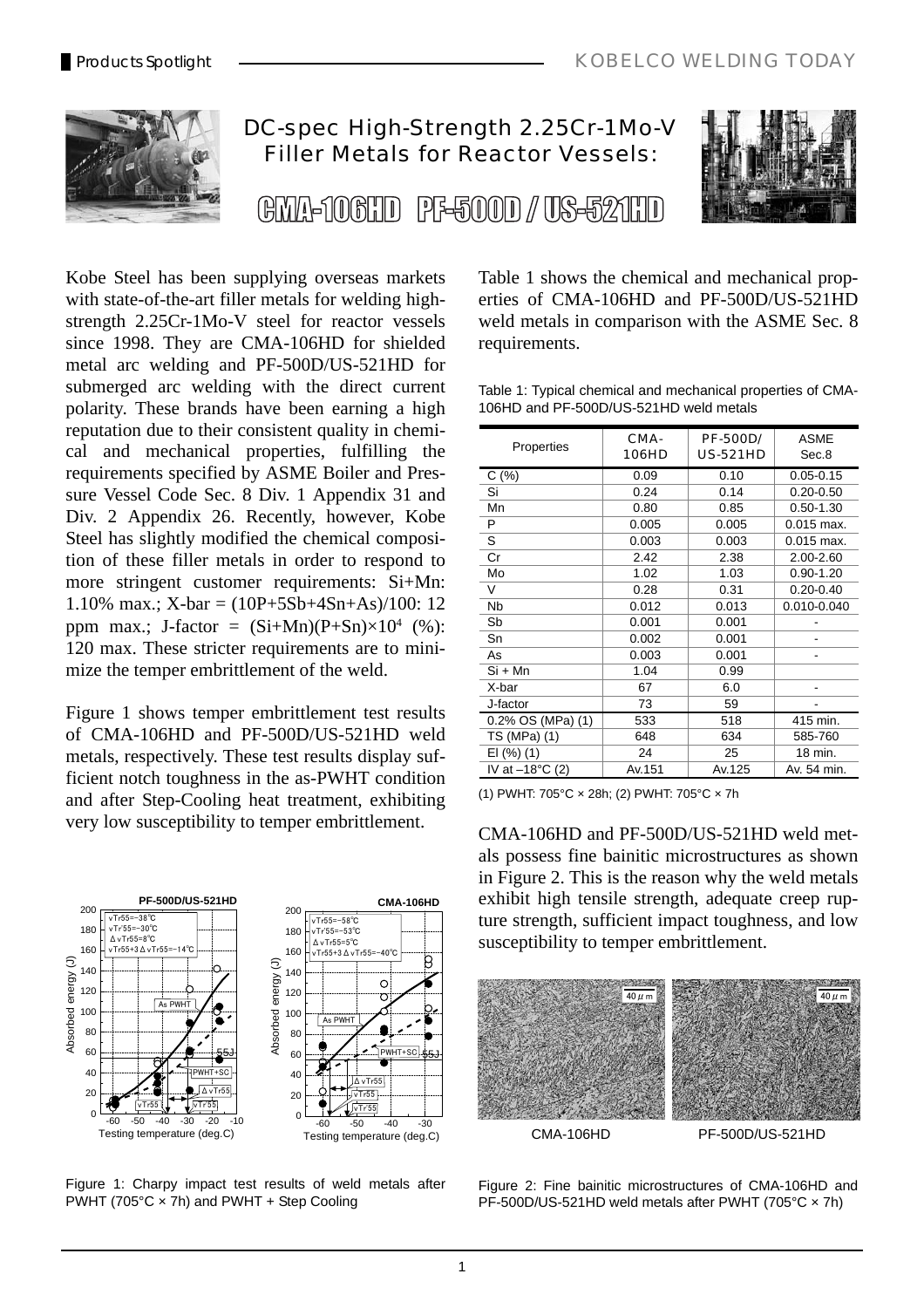#### Essen Fair Encourages Welding Industries

It was very hot this summer in Japan. In these several years the climate in Japan has become very extreme. In the old days we sometimes had small thunder storms with minor showers in the summer season. But recently there have been much bigger thunder storms accompanied by heavy showers such as they often have in Thailand or Singapore. I guess the climate in Japan is gradually becoming tropical. Such extreme weather can also be seen in other places in the world. The USA has experienced some of the biggest hurricanes, and there have been big floods and earth quakes in several countries.... It seems to be impossible for humankind to stop global warming soon; however, we should make a concerted effort to improve the critical situation of the global environment.

The ESSEN WELDING FAIR was held on Sep. 12-17 in Essen, Germany, it is the biggest welding exhibition in the world and is held every four years. KOBELCO, as one of many worldwide exhibitors, displayed a lot of new welding products together with well known existing products, like DW-series stainless flux-core wires. During the Fair, we had a good chance to form closer relations with our customers and end users through talking and exchanging technical information about our welding consumables and their new projects. We are determined to make every effort to respond to customer desires and requirements for both business and technical matters through our international activities based on our business slogan of QTQ: Quality product, Technical service, and Quick delivery.

#### Booming Welding **Businesses**

How are you doing, dear readers of Kobelco Welding Today? Half a year has passed since I came to the International Operations Department. Immediately after taking up my present post, I visited all the overseas subsidiaries in order to better understand their activities. With different sorts of tasks they must carry out, they all are busy, and I could see that their businesses seemed to be expanding at either high or low rates.

As I was in charge of sales in Thailand from 1995 to 2000, visiting the ASEAN countries made me feel nostalgic about my old days. But I was surprised by the changes and rapid growth over the last five years. A big increase in the production of cars, motorcycles, and construction machinery by Japanese manufacturers there has brought about a remarkable increase of our sales of solid wires and an expansion of our production capacity. Having experienced the ASEAN economic crisis, I felt like I entered another world on hearing that more than 1.6 million cars are projected to be produced in Thailand in 2010.

I am well aware that the establishment of a stable supply system is a must for us manufacturers in order to respond to the global increase in demand, as well as maintenance of good quality. We have recently increased the production capacity of flux-cored wires and solid wires. Still, I am afraid that our deliveries may be inconveniencing some customers due to the simultaneous booming of the world and domestic economies. I apologize for this inconvenience and should like to ask for your generous understanding as we are trying to tackle the problem.



Masakazu Tojo General Manager International Operations Dept. Welding Company Kobe Steel, Ltd.



Toshiyuki Okuzumi General Manager International Operations Dept. Welding Company Kobe Steel, Ltd.





P1 High-tech filler metals for high strength 2.25Cr-1Mo-V steel for desulfurization reactors



P3-7 Welding of chemical tankers, Part 2: essential factors in welding procedure controls



P8 Yield point and 0.2% offset yield strength



P9-10 Messages from KOBELCO's global manufacturing bases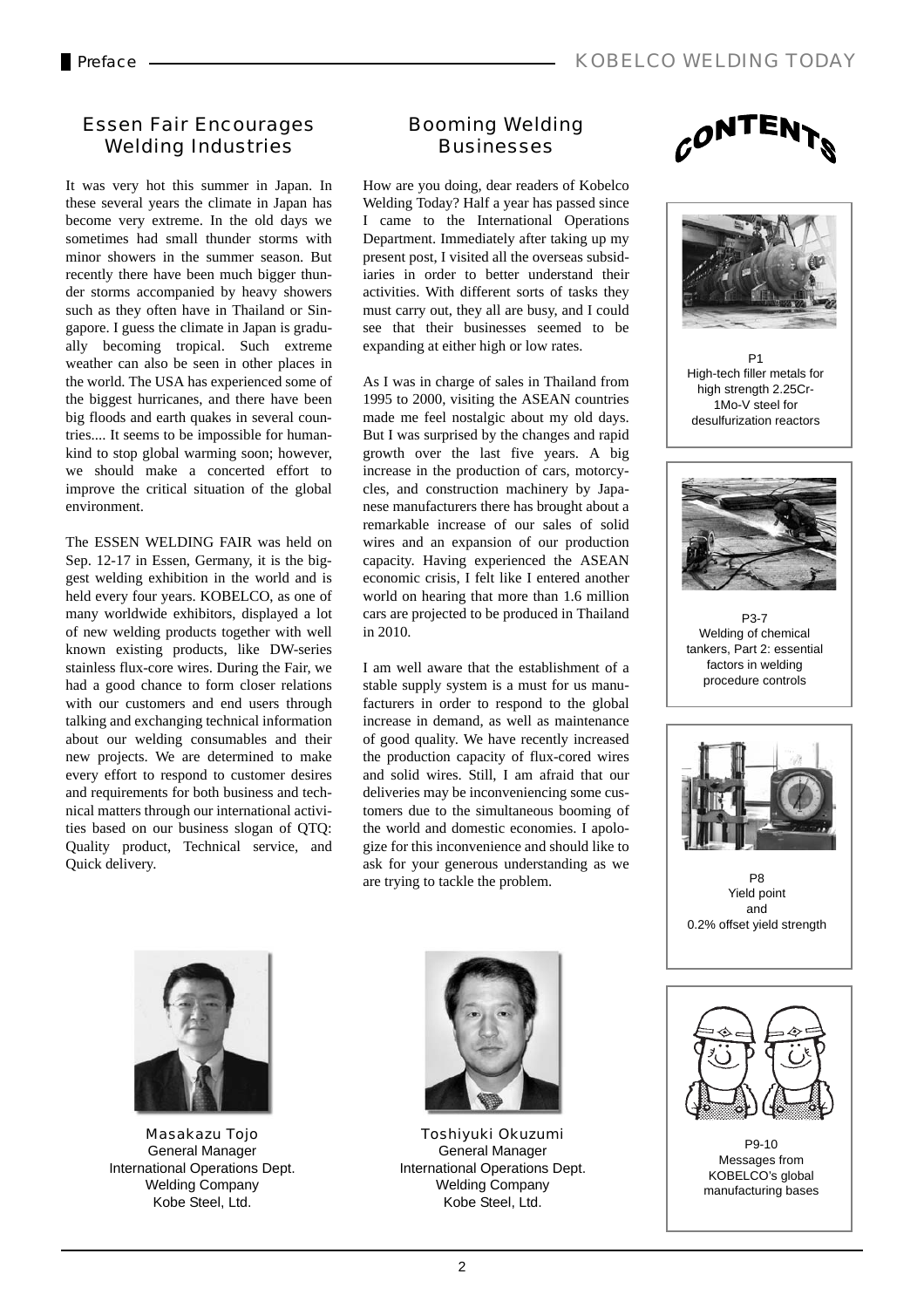

WELDING OF **CHEMICAL** TANKERS



 The cargo tanks and piping systems of chemical tankers use special grades of austenitic and duplex stainless steel to resist their corrosive cargos. Such particular stainless steels require special consideration and handling to obtain successful welding results. Following Part 1, "How to Select Stainless Filler Metals," Part 2 of this two part series on welding chemical tankers discusses the essential factors in welding procedure controls.

## Butt joint of solid stainless steels

Transverse bulkheads which section the entire cargo tank of a chemical tanker into segments (Figures 1 and 2) use solid austenitic stainless steel plates of types 316L, 316LN, and 317L.



Figure 1: A perspective inside view of a chemical cargo tank with a transverse bulkhead at the innermost part of the figure



Figure 2: A chemical tanker's cargo tank sectioned by several transverse bulkheads

During assembly, plate-to-plate butt joints are welded in the flat position by submerged arc welding (SAW). In SAW, double-side single-pass welding without back gouging is often used for its higher efficiency. Double-side single-pass SAW, however, requires more control over welding parameters to prevent insufficient joint penetration and excessive melt-through as compared with the more common multiple-pass welding; therefore, the proper welding parameters should be determined through testing in advance. Where excessive melt-through is likely to occur due to excessive root opening, shielded metal arc welding (SMAW) should be used as a supplement before SAW. As to SAW flux, PFS-1M is more suitable for double-side single-pass welding because it can accommodate base metal dilution to a greater degree than PFS-1.

With 317L stainless steel that contains higher Mo, high heat input can cause embrittlement of the reheated part of the weld metal. To overcome this problem, the heat input and interpass temperature should be minimized. Table 1 shows the doubleside single-pass SAW procedure, in which the final or second pass was welded while the backing or first pass was water-cooled to prevent reheat embrittlement of the backing pass weld metal.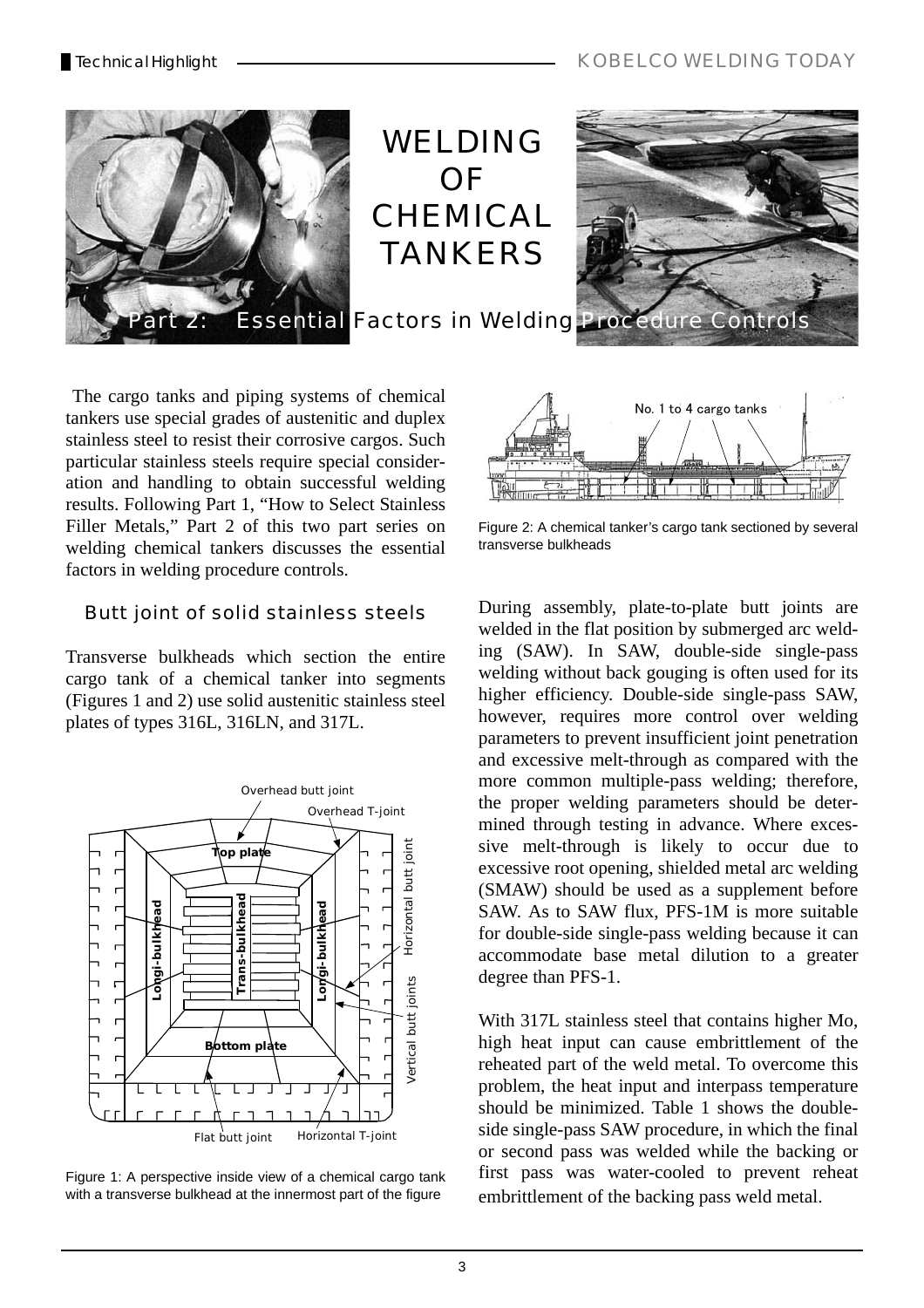SAW with PFS-1M/US-317L

Technical Highlight **All According to the Contract of the Contract of Top AY KOBELCO WELDING TODAY** 

Welding conditions<br>
Amperage Voltage Speed (KJ/cm)<br>
(A) (V) (cm/min) Pass (1) Wire Voltage Speed (V) (cm/min)  $L (AC)$  750 34 1st pass  $65$   $494$ (Backing  $T (AC)$  700 40 pass) 2nd pass  $L (AC)$  870 34 65 54.4 (Final  $T (AC)$  700 42 pass) Groove preparation: Wire arrangement: 90° Scott electric  $5^\circ$ . connection 2nd pass  $\epsilon$  $(L)$ <⇒ Macrostructure of weld cross section:  $\overline{ }$ Welding  $\overline{ }$ direction 1st pass 45 60° 2nd pass

Table 1: Plate-to-plate butt joint of 317L stainless steel by

et nac **10 mm**

(1) The 1st or backing pass was water-cooled when the 2nd or final pass was welded to prevent reheat embrittlement of the 1st pass weld metal.

An alternative welding process is flux cored arc welding (FCAW) for joining stainless steel plates, using flux cored wires. FCAW is more versatile than SAW because it allows all position welding and one-side welding using backing materials. Therefore, FCAW is used not only in plate-to-plate assembly but also in the block-to-block erection stage.

One-side FCAW is highly efficient but requires more control over welding variables to obtain consistent root pass welds, as compared with ordinary FCAW. As shown in Figure 3, besides controlling welding amperage, arc voltage, and welding speed, this process requires control over the root gap and root face size of the welding groove to provide sound root pass welds. A large root gap can cause excessive extrusion of the reverse side bead, which, if welding current is too high, is likely to contain hot cracks. By contrast, excessive root face causes insufficient extrusion of the reverse side weld bead, which, if welding current is too low, is apt to contain insufficient fusion and penetration.



Figure 3: The proper range of root gap and root face to obtain sound reverse bead appearance and macrostructure in oneside FCAW with DW-317L and FBB-3 backing material

# Butt joint of stainless clad steels

Chemical tankers use stainless clad steels for their inner bottom plates, longitudinal bulkheads, and top plates of the cargo tanks (Figure 1). SMAW and FCAW are commonly used for joining these components because of superior performance in all position welding in the assembly and erection stages.

With either welding process, care must be taken not to fuse stainless steel clad when welding carbon steel base metals with carbon steel filler metals. If stainless steel clad is accidentally fused by carbon steel filler metal, the weld metal can contain considerable amounts of Cr and Ni, giving it a martensitic microstructure that may cause cracks in the weld metal. To avoid this trouble, carbon steel welding must be carried out while ensuring a certain clearance remains between the edge of the stainless steel clad and the toe of the carbon steel weld metal as shown in Figure 4.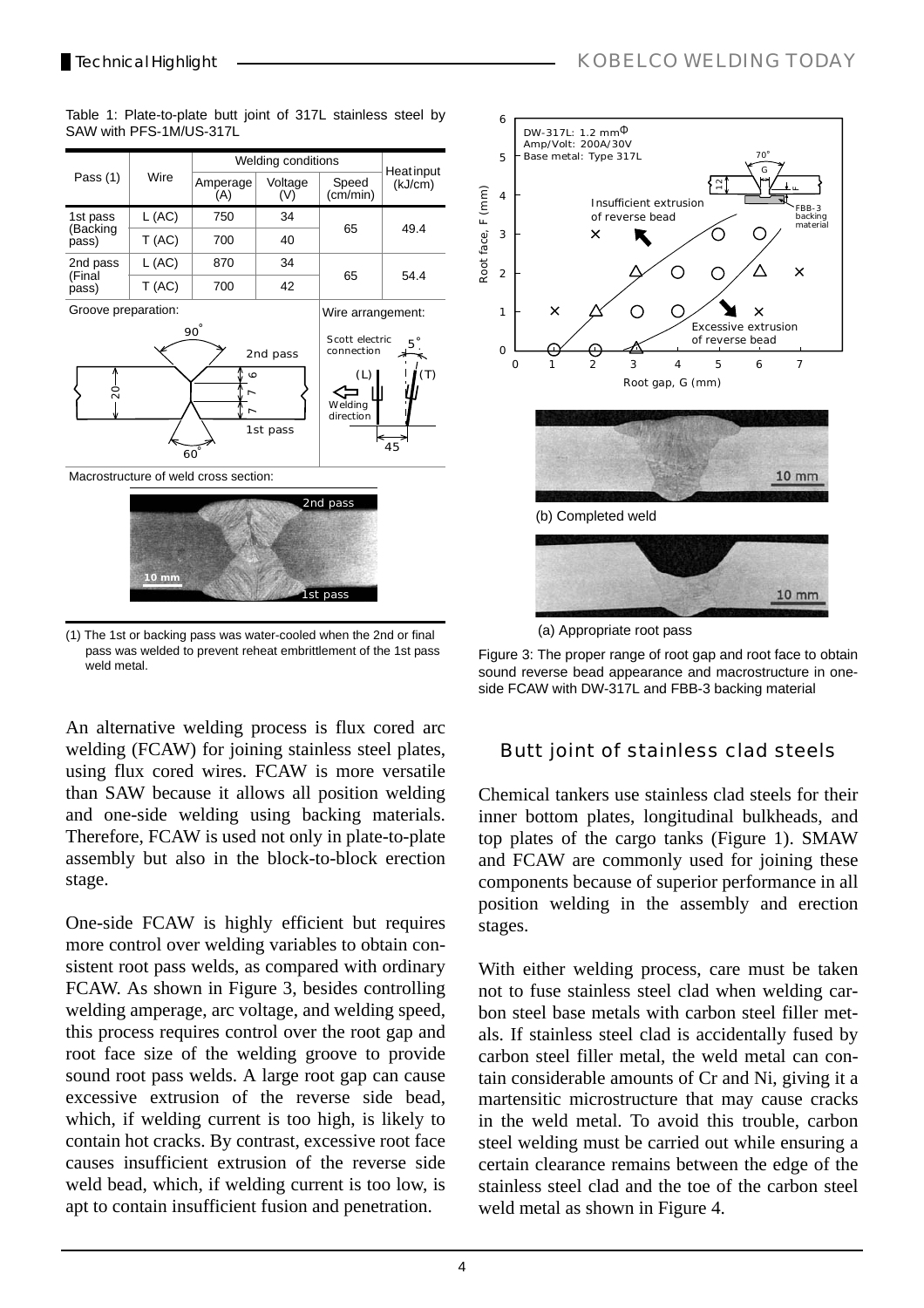

Carbon steel base metal Carbon steel weld metal

Figure 4: A clearance of 1-1.5 mm between stainless steel clad and carbon steel weld metal can prevent fusion between stainless steel and carbon steel weld metal.

If the right amount of clearance is difficult to obtain as in the case of erection welding of cargo tank top plates (Figure 1), the carbon steel base metal can be welded with NC-39MoL (E309MoL-16) or DW-309MoLP (E309LMoT1-1/-4) in the flat position; the 317L stainless steel clad can then be welded with NC-317L (E317L-16) in the overhead position. In this way the problem of martensite formation and cracking can be eliminated.

Table 2: One-side FCAW of 317L stainless clad steel bottom plates with FBB-3 backing and DW flux-cored wires

| Pass <sup>®</sup><br>No. | Filler metal | Size<br>(mm)     | Welding<br>position | Amp.<br>(A) | Volt.<br>(V) | Speed<br>(cm/min) |
|--------------------------|--------------|------------------|---------------------|-------------|--------------|-------------------|
| 1                        | DW-100       | 1.2 <sub>Ø</sub> | Flat                | 200         | 24           | 15                |
| $\mathcal{P}$            | DW-100       | 1.2 <sub>Ø</sub> | Flat                | 280         | 30           | 25                |
| 3                        | DW-309MoL    | 1.20             | Flat                | 180         | 26           | 43                |
| 4                        | DW-309MoL    | 1.2 <sub>Ø</sub> | Flat                | 180         | 26           | 30                |
| 5                        | DW-317L      | 1.2 <sub>Ø</sub> | Flat                | 190         | 28           | 14                |



(a) Weld pass sequence



(b) Cross section macrostructure

Butt joint welding of stainless clad steels is often conducted by FCAW in the flat and horizontal positions due to its higher welding efficiency. Table 2 shows how one-side FCAW can join bottom plates using FBB-3 backing. Table 3 shows how horizontal FCAW can be used for the longitudinal bulkhead in the horizontal position.

Table 3: The FCAW procedure for 317L stainless clad steel longitudinal bulkhead with DW flux-cored wires

| Pass<br>No.    | Filler metal | Size<br>(mm)     | Welding<br>position | Amp.<br>(A) | Volt.<br>(V) | Speed<br>(cm/min) |
|----------------|--------------|------------------|---------------------|-------------|--------------|-------------------|
| 1              | DW-100       | 1.2 <sub>Ø</sub> | Horizontal          | 180         | 24           | 36                |
| 2              | DW-100       | 1.2 <sub>Ø</sub> | Horizontal          | 280         | 30           | 54                |
| 3              | DW-309MoL    | 1.20             | Horizontal          | 180         | 26           | 60                |
| 4              | DW-309MoL    | 1.20             | Horizontal          | 180         | 26           | 50                |
| 5              | DW-317L      | 1.20             | Horizontal          | 180         | 26           | 60                |
| 6              | DW-317L      | 1.2 <sub>Ø</sub> | Horizontal          | 180         | 26           | 50                |
| $\overline{7}$ | DW-317L      | 1.2 <sub>Ø</sub> | Horizontal          | 180         | 26           | 43                |
| 8              | DW-100       | 1.2 <sub>Ø</sub> | Horizontal          | 260         | 30           | 75                |
| 9              | DW-100       | 1.2 <sub>Ø</sub> | Horizontal          | 220         | 26           | 45                |
| 10             | DW-100       | 1.20             | Horizontal          | 220         | 26           | 35                |
| 11             | DW-100       | 1.20             | Horizontal          | 220         | 24           | 34                |





(b) Cross section macrostructure

## T-joint of stainless clad steels

In a chemical tanker's cargo tank, T-joint butt welding is used mainly to joint the top plate or bottom plate and longitudinal bulkhead or transverse bulkhead, respectively as shown in Figure 1. A typical T-joint butt weld of the bottom plate and longitudinal bulkhead is shown in Table 4.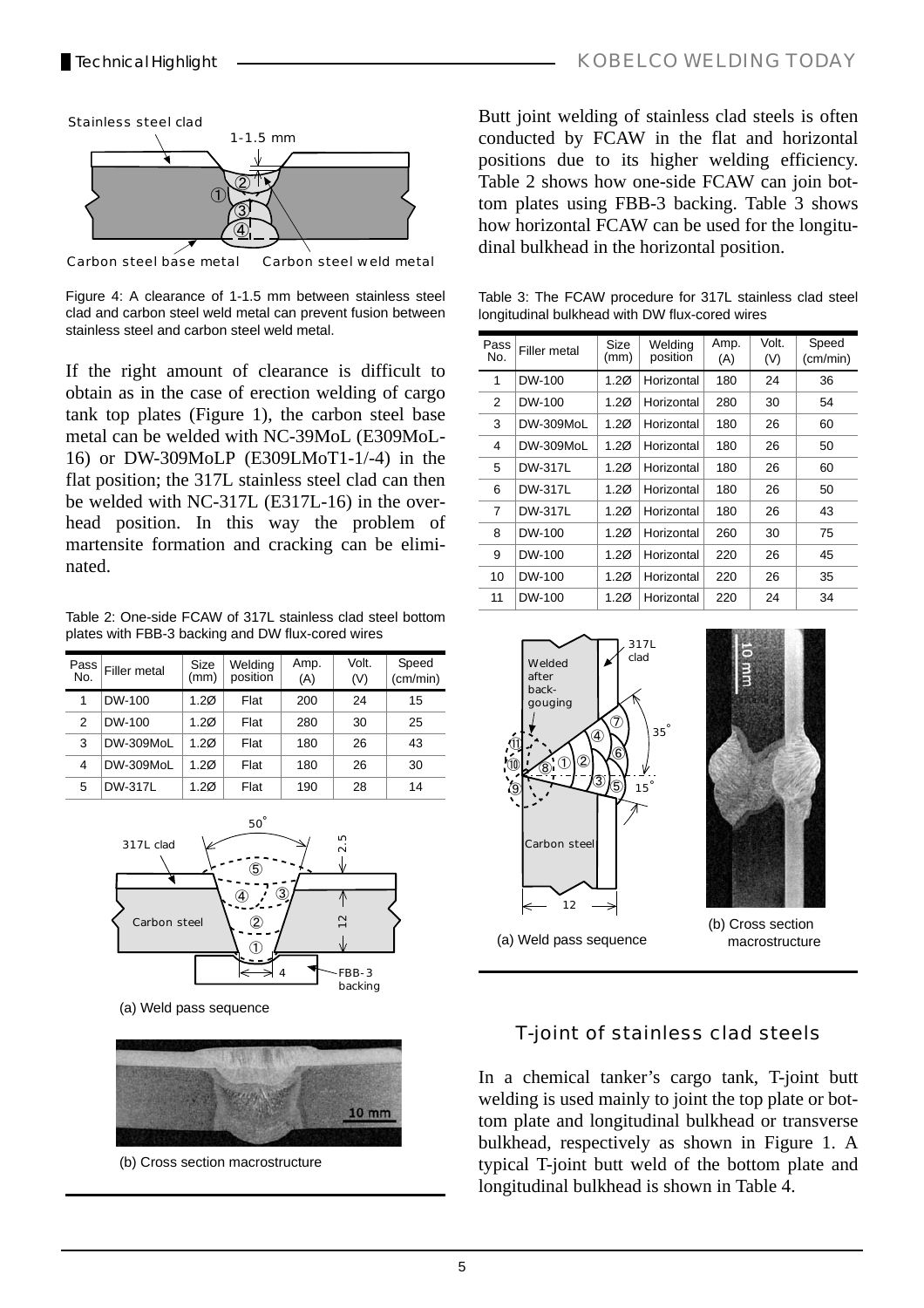| Pass<br>No. | Filler metal   | Size<br>(mm)     | Welding<br>position | Amp.<br>(A) | Volt.<br>(V) | Speed<br>(cm/min) |
|-------------|----------------|------------------|---------------------|-------------|--------------|-------------------|
| 1           | DW-100         | 1.20             | Horizontal          | 230         | 26           | 36                |
| 2           | DW-100         | 1.20             | Horizontal          | 280         | 30           | 60                |
| 3           | DW-100         | 1.20             | Horizontal          | 280         | 30           | 65                |
| 4           | DW-309MoL      | 1.20             | Horizontal          | 180         | 26           | 32                |
| 5           | DW-309MoL      | 1.20             | Horizontal          | 180         | 26           | 35                |
| 6           | DW-317L        | 1.2 <sub>Ø</sub> | Horizontal          | 180         | 26           | 25                |
| 7           | <b>DW-317L</b> | 1.2 <sub>Ø</sub> | Horizontal          | 180         | 26           | 45                |
| 8           | DW-317L        | 1.2 <sub>Ø</sub> | Horizontal          | 180         | 26           | 50                |
| 9           | DW-100         | 1.20             | Horizontal          | 260         | 29           | 43                |
| 10          | DW-100         | 1.20             | Horizontal          | 260         | 29           | 48                |
| 11          | DW-100         | 1.20             | Horizontal          | 260         | 29           | 55                |

Table 4: The FCAW procedure for 317L stainless clad steel Tjoints between the bottom plate and longitudinal bulkhead



(a) Weld pass sequence



(b) Cross section macrostructure

## Pipe welding in chemical tankers

The bridge and cargo tank of chemical tankers are equipped with the pumping and associated piping systems (Figure 5) to load and discharge cargos. Austenitic and duplex stainless steel pipelines for the piping system are mostly assembled at the factory and later erected on the ship. For fabricating pipelines, root pass welding by gas tungsten arc welding (GTAW) ensures the quality of girth weld joints.



Figure 5: Stainless steel pipelines mounted on the deck of a chemical tanker

To ensure the quality of the root pass weld, groove preparation is essential. Table 5 shows the requirements of some standards and Kobe Steel's recommendation for groove configuration.

Table 5: Proper groove configuration of pipe joints (1)



(1) ANSI B31.3: Chemical plant and petroleum refinery piping ANSI B31.4: Liquid petroleum transportation piping system API 1104: Standards for welding pipelines and related facilities

In root pass welding of austenitic and duplex stainless steel pipes, back shielding is a must to prevent oxidation in the reverse side bead as long as solid filler rods are used. With flux-cored GTAW filler rods (e.g. TGX-316L), no back shielding is required because the slag generated during welding protects the surface of the reverse bead from the atmosphere. The filler passes are typically welded by GTAW, SMAW, and FCAW depending on the wall thickness and diameter of pipes.

## Metallurgical considerations

Unlike fully austenitic stainless steel, the matching weld metal generally contains the proper amount of ferrite (approx. 3-10FN for 316L and 317L filler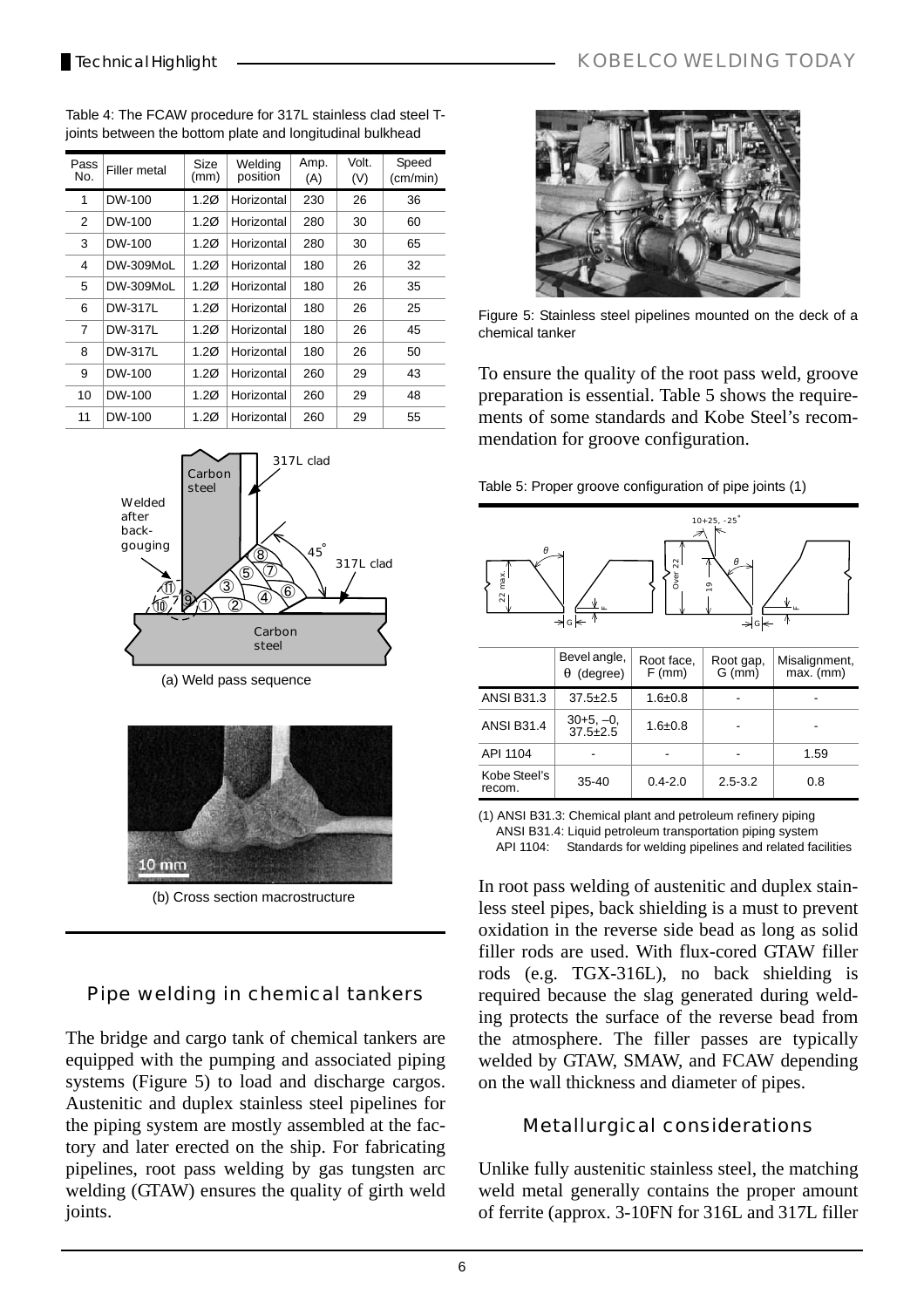metals) in the austenite matrix to resist hot crack and corrosion, and control the mechanical properties. The ferrite content of weld metal, however, can vary according to the base metal dilution ratio; the dilution ratio rises as welding current and speed increase as shown in Figure 6. With 1.2Ø flux-cored wire, welding currents should be 150- 200A, and welding speeds should be 20-40 cm/ min; with 1.6Ø, 200-250A, and 20-30 cm/min. In welding the buffer layer of stainless clad steel joints, current and speed are essential to control the ferrite content of austenitic stainless weld metal, thereby preventing hot cracking.



Figure 6: Dilution ratio as functions of welding current and speed in overlay welding with DW stainless flux-cored wire

As for duplex stainless steel welding, the weld metal is almost as susceptible to hot cracks as austenitic stainless weld metal; therefore, welding current and travel speed must be controlled to prevent hot cracks as shown in Figure 7.



Figure 7: Hot crack susceptibility of DW-329AP root pass weld metal in one-side FCAW with FBB-3 backing

"Sensitization" is a serious problem encountered in welding austenitic stainless steel. It is accompanied by Cr carbide precipitation at the austenite grain boundaries of the base metal in the heataffected zone when heated from 500-800°C. The carbide precipitation depletes corrosion-resistant, uncombined chromium at the vicinity of the grain boundaries. The low-chromium regions along the grain boundaries are thus more susceptible to corrosion. This phenomenon is called "sensitization," and thereby the weld becomes more sensitive to intergranular corrosion and stress corrosion cracking.

To minimize sensitization, the use of low carbon grades of stainless steel (e.g. 316L, 316LN, and 317L) is essential. In addition, heat input should be decreased to diminish the width of the heataffected zone of the weld. Finally, interpass temperatures should be kept lower than 150°C to cool the weld faster during welding.

#### Tips for correct handling of stainless steels and filler metals

(1) SCRATCHES AND CONTAMINANTS (e.g. iron powder, spatter, and oil) can damage the passive coating on the surface of stainless steels, thereby causing rust and pitting. Several techniques are available to minimize these problems: (a) using scratch-free clamping jigs, (b) avoiding the use of magnet lifting devices, (c) putting wooden bars between stainless steel plates to prevent direct plate-to-plate touching, (d) preventing stainless clad surfaces from facing carbon steel base metal surfaces, (e) using stainless steel jigs for bending stainless steel plates, (f) protecting stainless steel surfaces by applying spatter removal agents and plywood sheets, and (g) distinguishing among slag hammers, wire brushes, and grinder stones used for stainless steels and carbon steels.

(2) MOISTURE CAN CAUSE pit and wormtracking porosity in the weld metal. To avoid these problems, once a flux-cored wire or solid wire has been unpacked, the remaining spool of wire should be kept in a low humidity room, taking preventive measures against dew and dust. As for covered electrodes and SAW fluxes, the absorbed moisture can be removed by drying them in an electric oven according to specified temperature and soaking time.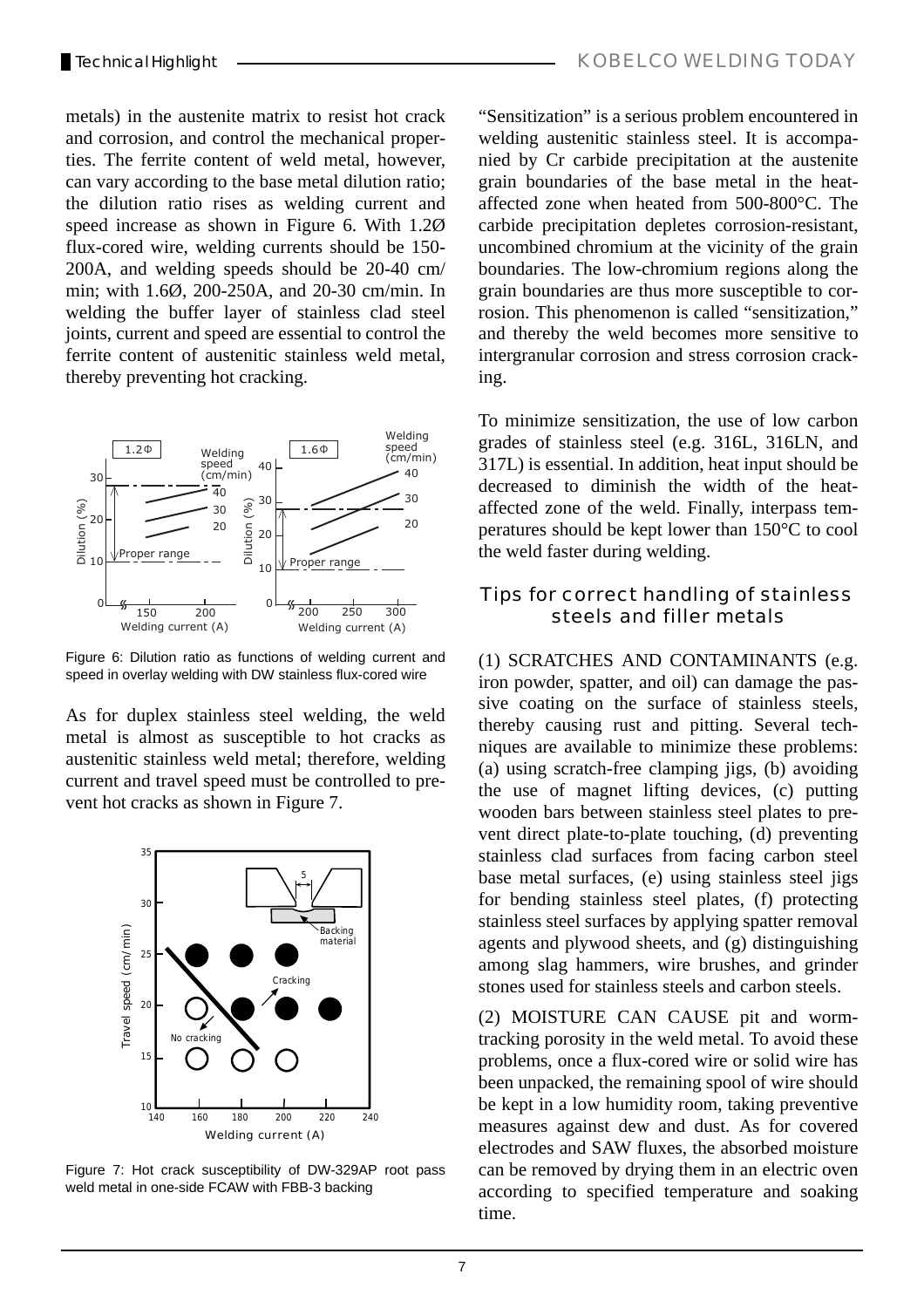

The tensile test can reveal several important engineering properties of materials. These properties are strength (yield point, yield strength, and tensile strength) and ductility (elongation and reduction in area). The strength and ductility of metals are generally obtained from a simple uniaxial tensile test in which a machined specimen is subjected to an increasing load. The stress (load divided by the original cross-sectional area, N/mm2 or MPa) can be plotted against the strain (elongation divided by the original gage length, %) as shown in Figure 1.



Figure 1: Stress-strain curves for mild steel and low and high alloy steel

The stress-strain curve can vary in configuration according to the properties of the metal tested and the testing temperature. The stress-strain curve of mild steel at room temperature, as in Figure 1(a),

displays the point where plastic elongation occurs with no increase in load. This specific point is called the "yield point (or upper yield point)."

By contrast, the stress-strain curve of low alloy steel (e.g. high strength steel and heat-resistant steel) and high alloy steel (e.g. stainless steel) exhibits no such a specific yielding point but produces a smooth curve as shown in Figure 1(b). In this case, the stress required to produce an offset (plastic deformation) amount of 0.2 percent is generally used for the standard strength equivalent to the yield point, which is called "0.2% offset yield strength" or "0.2% proof stress." Both yield point and 0.2% offset yield strength are often referred simply to as "yield strength" or "yield stress."

In Figure 1(b) the straight solid portion (the straight modulus line) of Line A-A' traces the specimen elongation over the original gage length with increasing stress. This linear proportionality between stress and strain represents Young's modulus (modulus of elasticity) for the metal tested. If the load on this tension specimen is removed at any point along the straight modulus line, then the specimen length will return to its original dimension; thus absolute elasticity is demonstrated by the metal. Note Point B on the strain axis, and draw a line from there to Point B' parallel to Line A-A'. The point C, where the 0.2% offset line (B-B') intersects the stress-strain curve, is the 0.2% offset yield strength.

As for weld metal, the characteristic of yielding is similar to that of the steel materials mentioned above. That is, filler metals for mild steel (E6019 and E6013) display the yield point on the stressstrain curve of the weld metal, while filler metals for high strength, heat-resistant, and stainless steel exhibit no yield point on their stress-strain curves. Therefore, in the latter case, 0.2% offset yield strength is used as shown for individual brand data in Kobelco Welding Handbook.

In the design of steel buildings and bridges, yield strength is used for the standard strength to develop the allowable stress according to the specified safety factor. In the case of pressure vessels the allowable stress is developed based on yield strength as well as tensile strength according to the service conditions.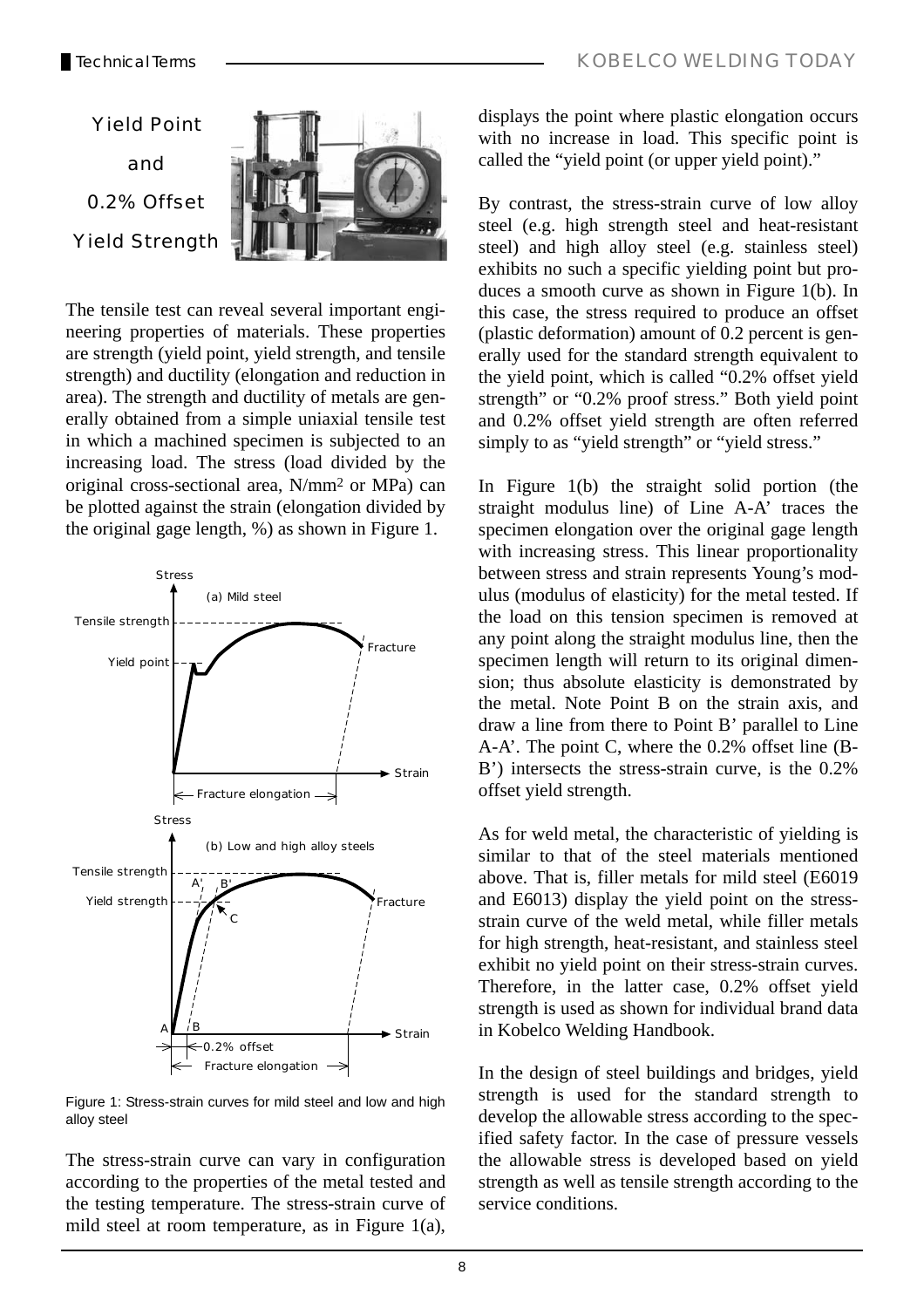

#### The Production Philosophy of KWE



Producing stainless steel fluxcored wires since 1996, the Production Department of KOBELCO WELDING OF EUROPE (KWE) has developed into a steady workforce of 23 employees including the maintenance dept.

R. Boumans Production Manager KWE

Because our customers insist on high quality, fast delivery, and flexibility, KWE is therefore implementing modern production techniques, such as self-controlling

and self-steering production units. This approach asks for more responsibility and awareness from the workers but results in their having tighter relationship with their jobs.

However, for any chosen production system to succeed in ensuring growth, obviously the soil needs to be firm and of high quality. In reality this means that we first have to make sure that we have motivated workers who engage in good and fruitful communication and work in a positive atmosphere. Often this is underestimated by many companies, and as a result they have high effort and low results, since nobody enjoys or is aware of the importance of their jobs. In this part KWE made a lot of investment.

Finally, to let the process run successfully for the long term, KWE has set up a system of self-improvement. Themes are chosen to improve machinery, to continuously update operation manuals, or to implement automation where ever possible. We are also providing more frequent education to workers, and selecting more items for cost reduction.

#### Max. production; Max. Sales



Hiroyuki Kawasaki Dpty General Manager Business Dept., KWK

We, at KOBE WELDING OF KOREA (KWK), manufacture and sell mainly flux-cored wires for carbon steel. Our main customers are big shipbuilders in Korea, who are enjoying brisk business but their demand is well over KWK's production capacity of 1,200 tons per month, causing a continuing tight supply-demand situation. Though production plans are based on a projection of sales covering the months ahead and on firm communication between the sales and

production sides, we suffer because the production schedule must often be changed to comply with customer's demand for immediate delivery upon receipt of an order.

To overcome this situation, we have proposed and implemented many improvements across the overall production system, including improving production speed, reducing the frequency of and time for production schedule changes, and enhancing the yield ratio, through integrating the sizes of hoops and semi-finished products. As a result, we are now capable of manufacturing 1,500 tons per month, fulfilling very active demand.

In addition to responding to quantitative demand, we are also trying to comply with qualitative requests from customers by expanding the range of technologically dominant products such as high-quality flux-cored wires for high-speed fillet welding and low-temperature steel. We will continue to strive to fulfill our customers' quality and delivery needs based on consistent quality while pursuing maximum production and sales.

#### Being Better!



Ang Sim Guan Asst. Production Manager KWS

As you may know, SINGAPORE is a multi-ethnic country, and KOBE WELDING SINGAPORE (KWS) has an identical constitution as its cornerstone. You can listen to English and Singlish, as the main languages along with Chinese, Hindi and Japanese in our factory but we all communicate well and have no problems working together.

This year, KWS' average production is 1,200 MT/month, which is double that of five years ago. Our production combines five brands in 18 sizes produced by only one production line. We have been working to improve the production quality in addition to making new investments in the production facility. Our everlasting challenge is employing KAIZEN (continual improvement) on the yield ratio of our products and on reducing excess production time on our single line that often suffers due to too many brands/sizes on our menu. Another factor that gets better performance out of the production line is routine maintenance, which must be the most important activity performed on the production facilities in our factory. These machines would not take a rest by their own will. If you did not take care of them, the result would be..., you know.